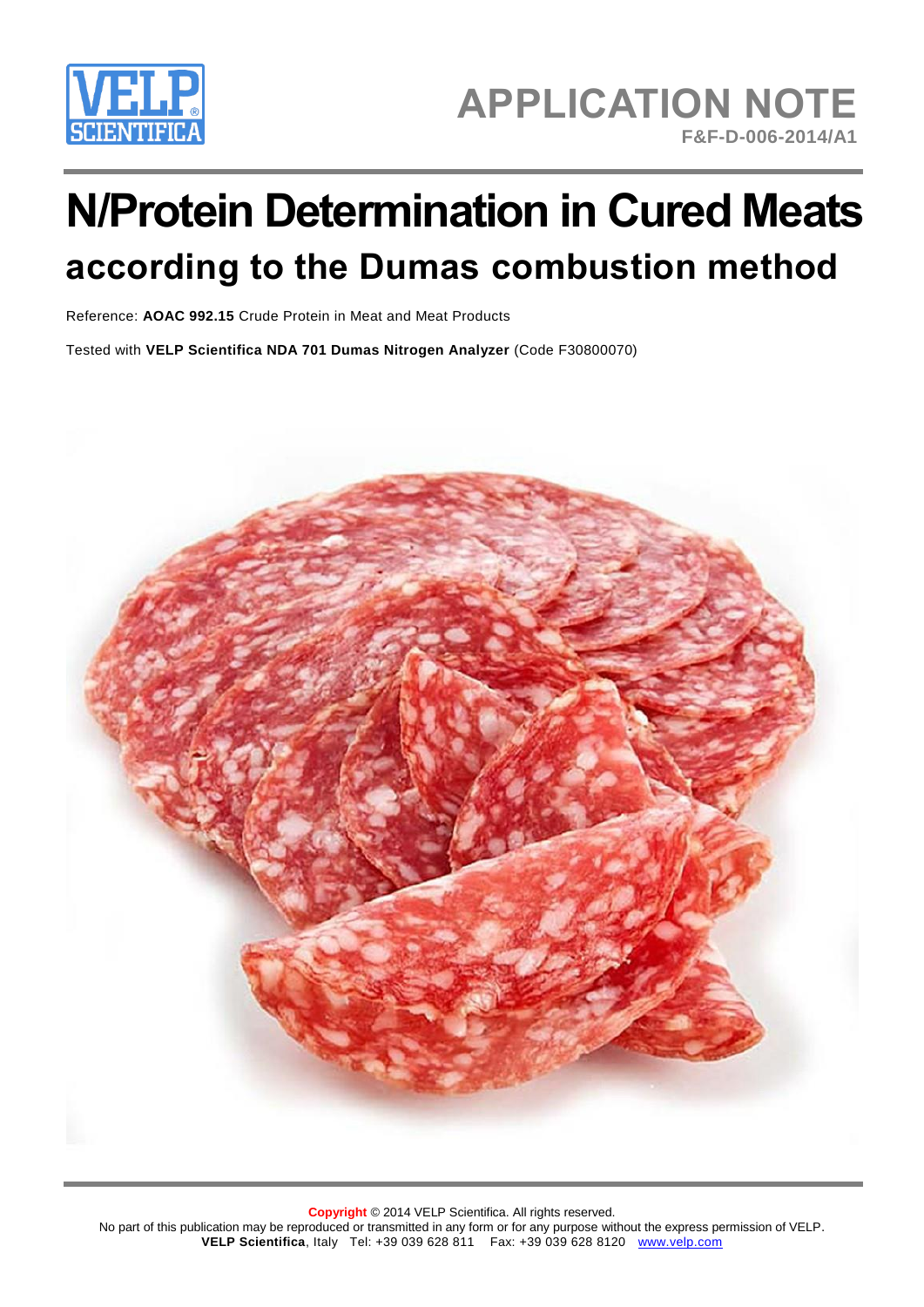

### **N/PROTEIN DETERMINATION IN CURED MEATS DUMAS COMBUSTION METHOD**

#### **Introduction**

*Mortadella* is a large Italian sausage or cold cut made of finely hashed or ground, heat-cured pork sausage, which incorporates at least 15% small cubes of pork fat (principally the hard fat from the neck of the pig). Mortadella is flavoured with spices, including whole or ground black pepper, myrtle berries, and pistachios and is a staple product of Bologna.

*Salame* is an Italian word defining crude or cooked meat obtained after a long period of seasoning, with the addition of several different kind of ingredients as salt, garlic, wine, herbs in a spice mix.

The variety of cured meat types is huge, depending on the meat origin, the grinding way, the ingredients and method of cure. Salame can have different textures, tastes and flavors; it can be hot or smoked.

For this reason, almost every Italian town has a local salame with a typical name.

#### **Protein Determination in Cured Meats**

The Dumas method starts with a combustion furnace (CF) to burn the sample, obtaining elemental compounds.

Water is removed by a first physical trap (WT1 - **DriStep™**), placed after the combustion, and a second chemical one (WT2). Between the two, the elemental substances passed through a reduction furnace (RF). The auto-regenerative  $CO<sub>2</sub>$  adsorbers ( $CO<sub>2</sub>$ ) let pass only the elemental nitrogen that is detected by the **LoGas™** innovative Thermal Conductivity Detector (TCD) with no requirement for a reference gas.

The NDA 701 is controlled via PC through the intuitive **DUMASoft™**.



#### **NDA 701 Preliminary Operations (daily)**

Follow the operating manual to start the NDA 701 and check that the following parameters are set:

**Temperature Combustion reactor**(Code A00000158): 1030°C

**Temperature Reduction reactor** (Code A00000226): 650°C

**Flow rate MFC1 He**: 190 ml/min

**Flow rate MFC2 He**: 200 ml/min

Condition the system by testing 2 EDTA standard (Code A00000149) and 3 to 5 empty tin foils (Code A00000153) as Check up. Verify the calibration curve with one or more tests as Standard by testing the same standard used for the curve creation.

#### **Sample Preparation**

Weigh around 200 mg of the cured meat in a tin foil directly on the balance. Close the tin foil, obtaining a capsule. Load the capsule into the autosampler.

#### **Analysis Procedure**

Fill the following fields in the database: **Sample name, Weight, Method, Sample type, Calibration number** The "MEAT AND DERIVED PRODUCTS" method shows the following parameters: **Protein factor**: 6.25 **O<sup>2</sup> flow rate**: 400 ml/min **O<sup>2</sup> factor**: 1.4 ml/mg Press  $\bigodot$  to start the analysis. Analysis time: from 3 minutes for one run.

**Copyright** © 2014 VELP Scientifica. All rights reserved.

No part of this publication may be reproduced or transmitted in any form or for any purpose without the express permission of VELP. **VELP Scientifica**, Italy Tel: +39 039 628 811 Fax: +39 039 628 8120 [www.velp.com](http://www.velp.com/)